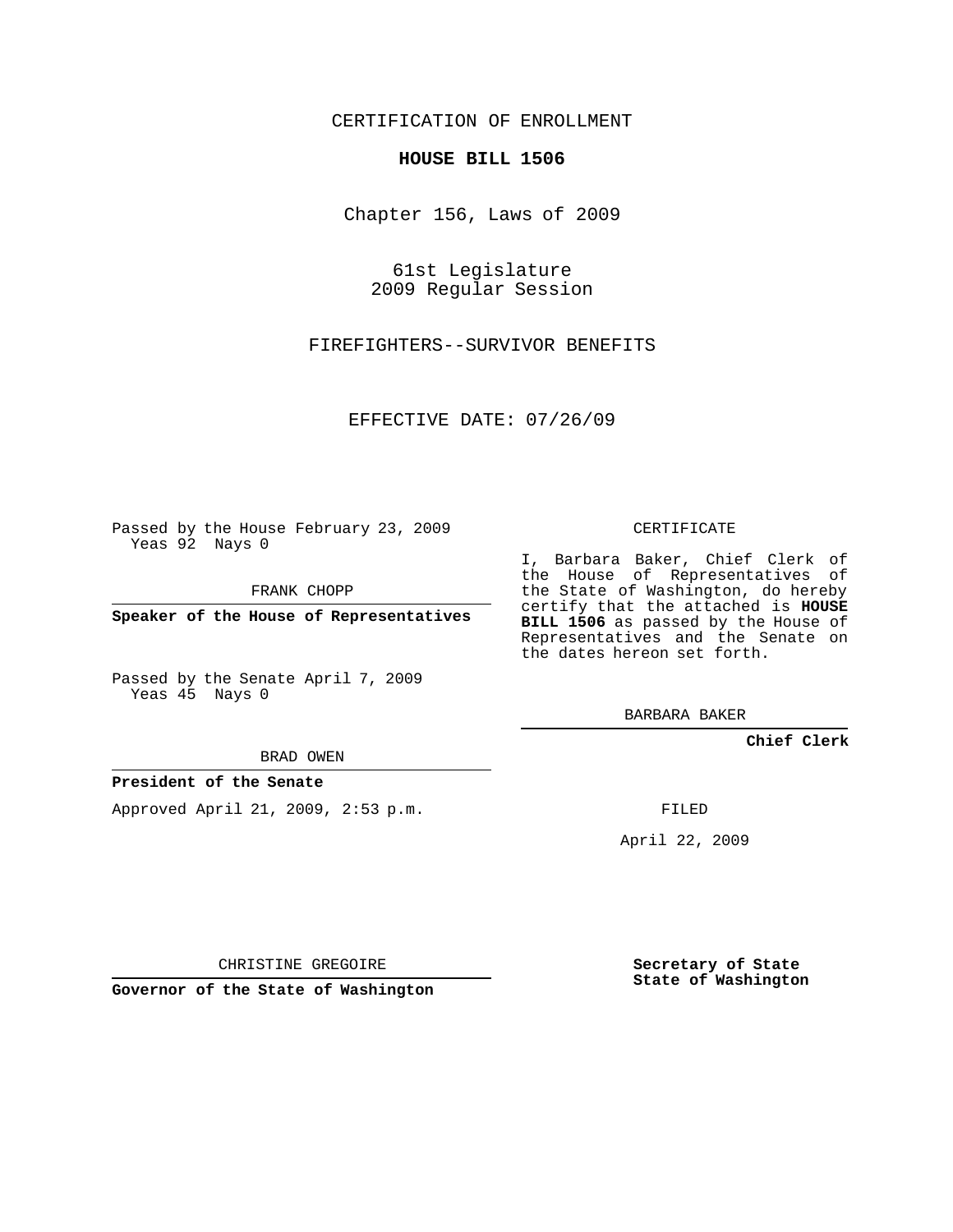# **HOUSE BILL 1506** \_\_\_\_\_\_\_\_\_\_\_\_\_\_\_\_\_\_\_\_\_\_\_\_\_\_\_\_\_\_\_\_\_\_\_\_\_\_\_\_\_\_\_\_\_

\_\_\_\_\_\_\_\_\_\_\_\_\_\_\_\_\_\_\_\_\_\_\_\_\_\_\_\_\_\_\_\_\_\_\_\_\_\_\_\_\_\_\_\_\_

Passed Legislature - 2009 Regular Session

## **State of Washington 61st Legislature 2009 Regular Session**

**By** Representatives Conway, Bailey, Chase, Kirby, O'Brien, Kenney, Simpson, Carlyle, Hinkle, Goodman, Williams, Upthegrove, White, and Kelley; by request of Select Committee on Pension Policy

Read first time 01/22/09. Referred to Committee on Ways & Means.

 AN ACT Relating to benefits for the survivors of certain firefighters; amending RCW 41.18.080 and 41.18.100; and adding a new section to chapter 41.18 RCW.

BE IT ENACTED BY THE LEGISLATURE OF THE STATE OF WASHINGTON:

 NEW SECTION. **Sec. 1.** A new section is added to chapter 41.18 RCW to read as follows:

 (1) Any retired firefighter married to a spouse ineligible for survivor benefits under RCW 41.18.040, 41.18.080, and 41.18.100 may choose an actuarially equivalent benefit adopted by the board that pays the retired firefighter a reduced retirement allowance, and upon death such portion of the retired firefighter's reduced retirement allowance as designated by the retired firefighter shall be continued throughout the life of the spouse.

 (2) A retired firefighter who married a spouse ineligible for survivor benefits under RCW 41.18.040, 41.18.080, and 41.18.100 prior to the effective date of this section has one year after the effective date of this section to designate their spouse as a survivor beneficiary.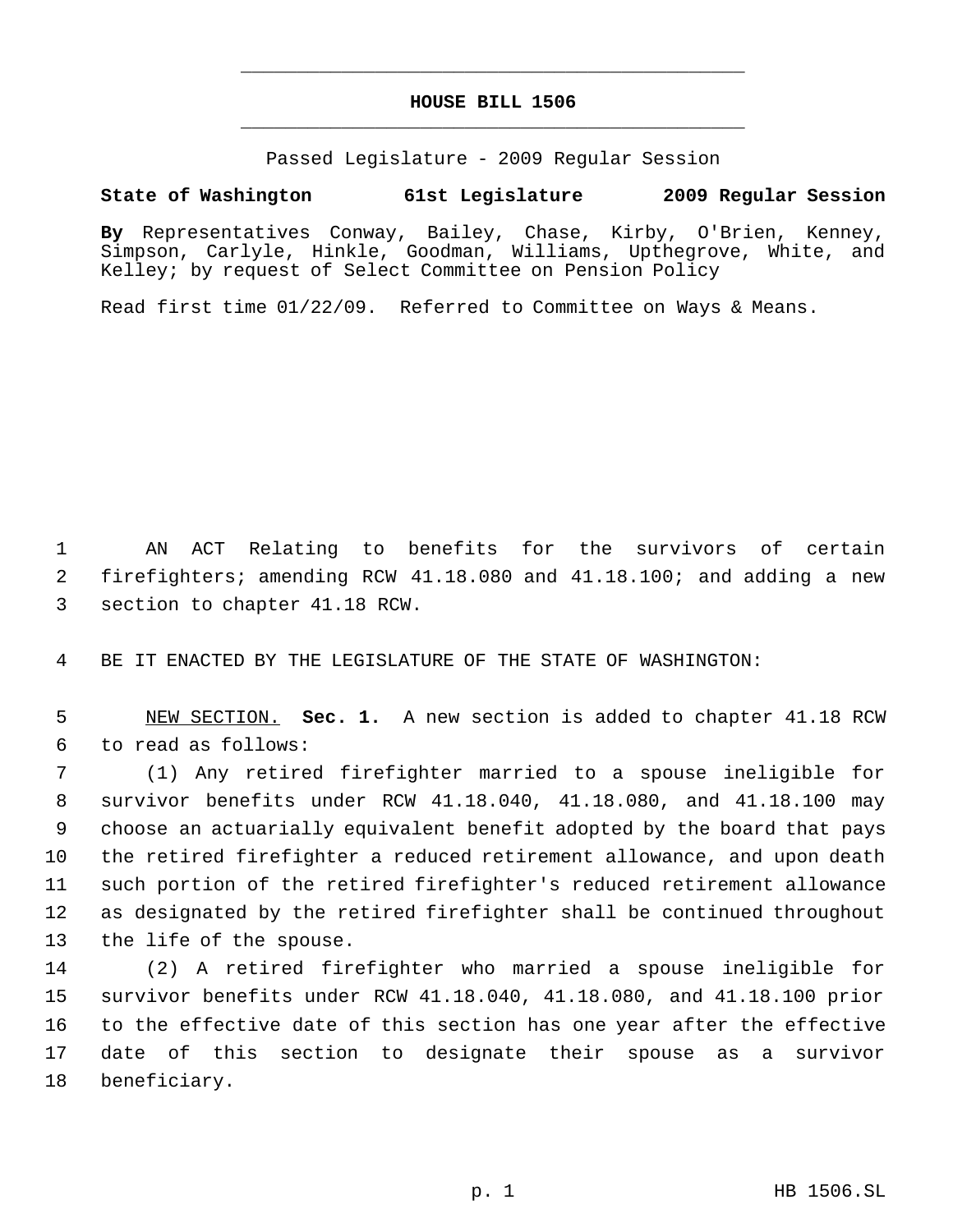(3) The benefit provided to a child survivor beneficiary under RCW 41.18.040, 41.18.080, and 41.18.100 shall not be affected or reduced by the retired firefighter's selection of the actuarially reduced spousal survivor benefit provided by this section, and shall be equivalent to the amount payable as if the choice under subsection (1) of this section was not made.

 (4)(a) Any retired firefighter who chose to receive a reduced retirement allowance under subsection (1) of this section is entitled to receive a retirement allowance adjusted in accordance with (b) of this subsection if:

 (i) The retiree's survivor spouse designated in subsection (1) of 12 this section predeceases the retiree; and

 (ii) The retiree provides to the board proper proof of the designated beneficiary's death.

 (b) The retirement allowance payable to the retiree from the beginning of the month following the date of the beneficiary's death shall be the current monthly amount payable as if the selection under subsection (1) of this section was not made.

 **Sec. 2.** RCW 41.18.080 and 2007 c 218 s 49 are each amended to read as follows:

 Any firefighter who has completed his or her probationary period and has been permanently appointed, and sustains a disability not in the performance of his or her duty which renders him or her unable to continue his or her service, may request to be retired by filing a written request with his or her retirement board within sixty days from the date of his or her disability. The board may, upon such request being filed, consult such medical advice as it deems fit and proper. If the board finds the firefighter capable of performing his or her duties, it may refuse to recommend retirement and order the firefighter back to duty. If no request for retirement has been received after the expiration of sixty days from the date of his or her disability, the board may recommend retirement of the firefighter. The board shall give the firefighter a thirty-day written notice of its recommendation, and he or she shall be retired upon expiration of said notice. Upon retirement he or she shall receive a pension equal to fifty percent of his or her basic salary. For a period of ninety days following such disability the firefighter shall receive an allowance from the fund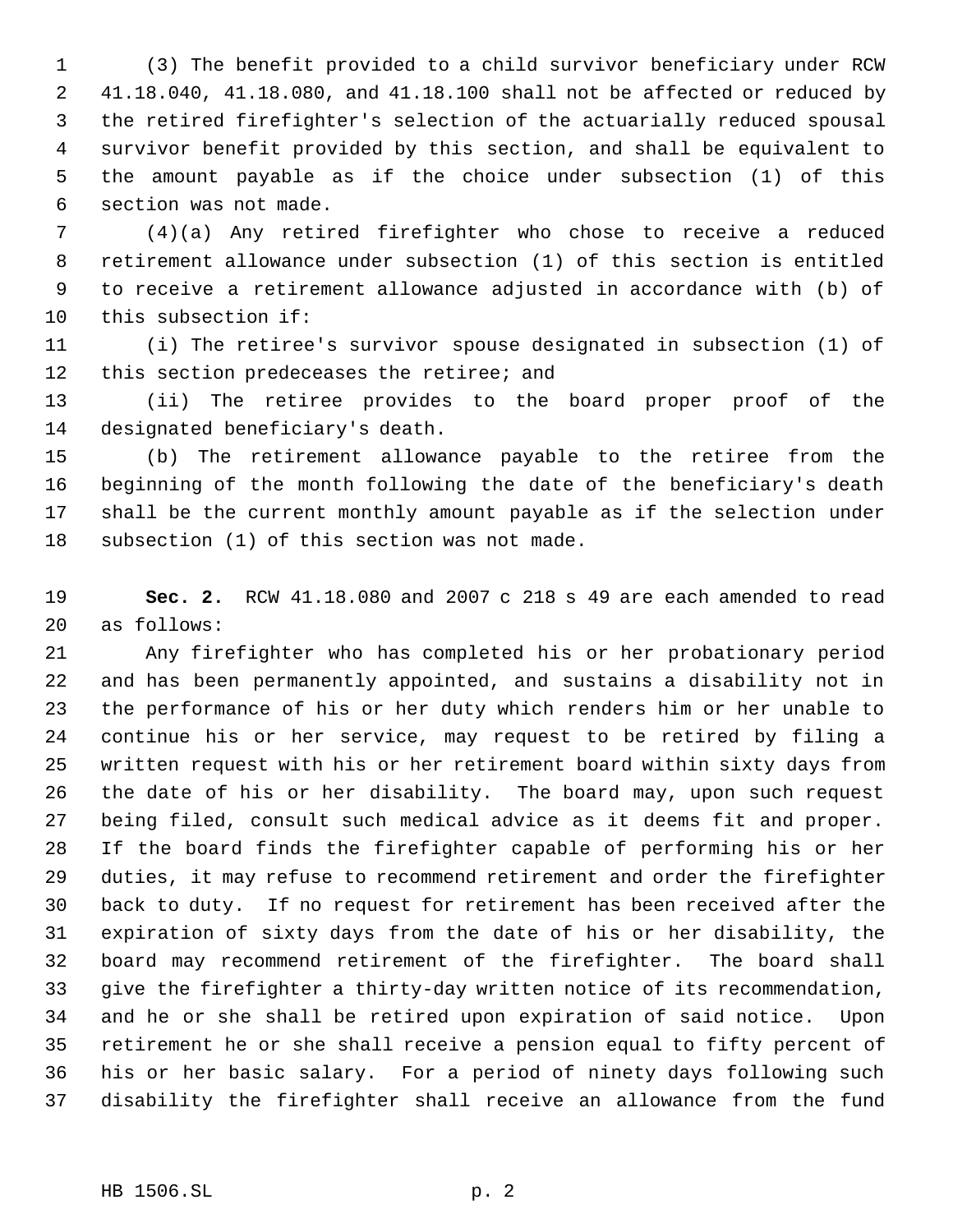equal to his or her basic salary. He or she shall during said ninety days be provided with such medical, hospital, and nursing care as the board deems proper. No funds shall be expended for such disability if the board determines that the firefighter was gainfully employed or engaged for compensation in other than fire department duty when the disability occurred, or if such disability was the result of dissipation or abuse. Whenever any firefighter shall die as a result of a disability sustained not in the line of duty, his widow or her widower shall receive a monthly pension equal to one-third of his or 10 her basic salary ((until-remarried)); if such widow or widower has dependent upon her or him for support a child or children of such deceased firefighter, he or she shall receive an additional pension as follows: One child, one-eighth of the deceased's basic salary; two children, one-seventh; three or more children, one-sixth. If there be no widow or widower, monthly payments equal to one-third of the deceased firefighter's basic salary shall be made to his or her child or children. The widow or widower may elect at any time in writing to receive a cash settlement, and if the board after hearing finds it financially beneficial to the pension fund, he or she may receive the sum of five thousand dollars cash in lieu of all future monthly pension payments, and other benefits, including benefits to any child and/or children.

 **Sec. 3.** RCW 41.18.100 and 2007 c 218 s 51 are each amended to read as follows:

 In the event a firefighter is killed in the performance of duty, or in the event a firefighter retired on account of service connected disability shall die from any cause, his widow or her widower shall receive a monthly pension under one of the following applicable provisions: (1) If a firefighter is killed in the line of duty his widow or her widower shall receive a monthly pension equal to fifty percent of his or her basic salary at the time of his or her death; (2) if a firefighter who has retired on account of a service connected disability dies, his widow or her widower shall receive a monthly pension equal to the amount of the monthly pension such retired firefighter was receiving at the time of his or her death. If she or he at any time so elects in writing and the board after hearing finds it to be financially beneficial to the pension fund, he or she may